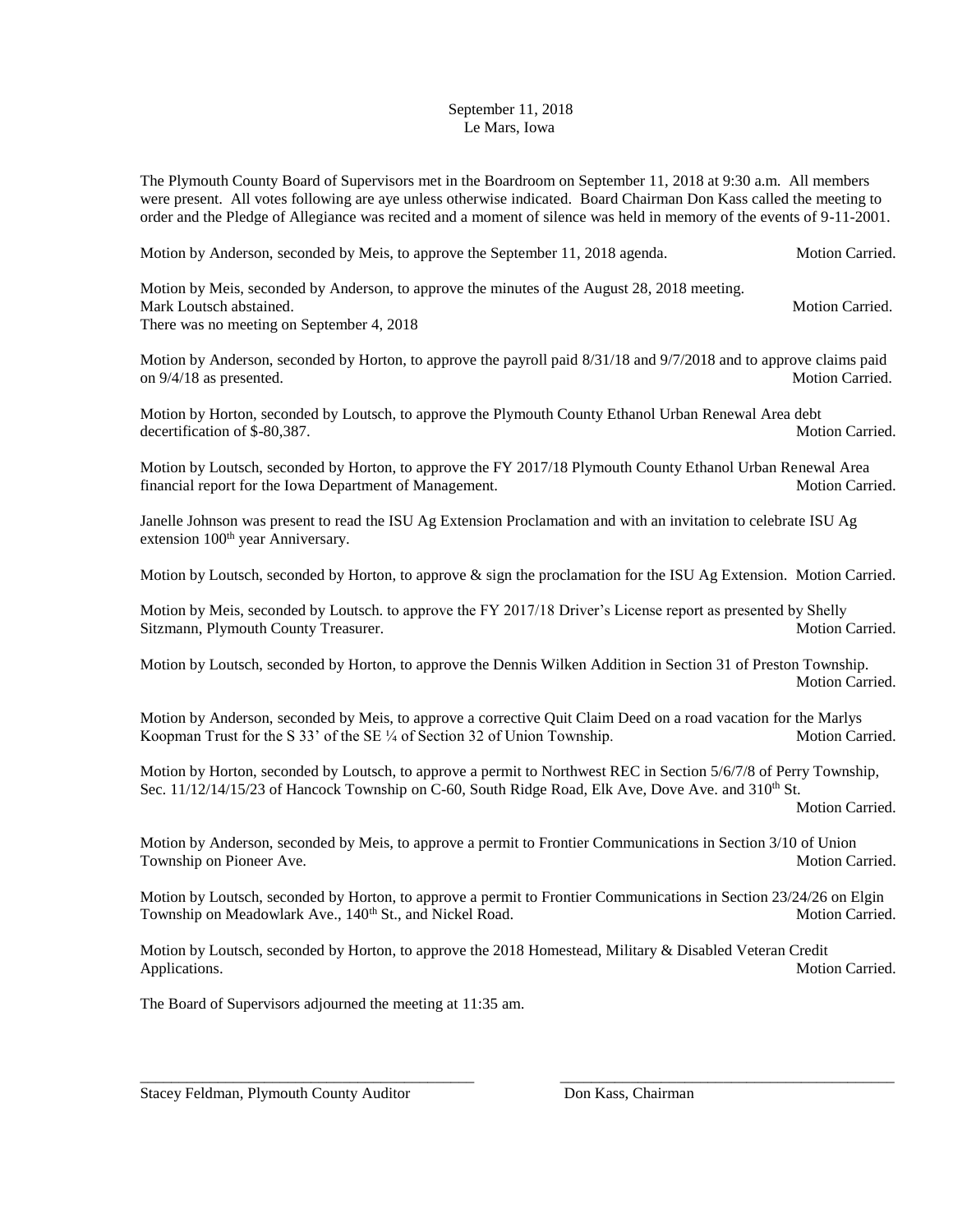| u « w radnar y             | <b>POMDUT</b>          | JO.UU     |
|----------------------------|------------------------|-----------|
| Advanced Systems           | copier contract        | 154.96    |
| Ag Spray Equipment         | parts                  | 61.23     |
| City of Akron              | utility assistance     | 94.20     |
| Allied Oil & Tire          | $\circ i1$             | 977.20    |
| Alpha Wireless             | program radios         | 9972.00   |
| Brenda Arens               | insurance reimb        | 264.58    |
| Arnold Motor               | SUNDRY                 | 15.98     |
| Cole Beitelspacher         | cellphone allowance    | 60.00     |
| Bekins Fire                | service                | 44.50     |
| Bentson Pest Control       | pest control           | 100.00    |
| Lonnie Bohlke              | reimbursements         | 91.09     |
| Bomgaars                   | supplies               | 478.26    |
| Boulder Company            | WELDING SUPPLIES       | 56.88     |
| Carroll Construction       | PARTS                  | 223.00    |
| Elizabeth Carroll          | insurance reimb        | 28.80     |
| Century Link               | data transfers         | 524.66    |
| Certified Testing Services | <b>BRIDGES</b>         | 5346.50   |
| Comfort Inn                | lodging                | 488.32    |
| Cornhusker International   | PARTS                  | 4358.08   |
| Dean Foods                 | kitchen supplies       | 154.30    |
| Dixon Construction         | construction project   | 178249.63 |
| Eakes Inc                  | supplies               | 399.58    |
| Easy Clean Car Wash        | wash card              | 50.00     |
| Fastenal                   | supplies               | 111.23    |
| Stacey Feldman             | misc. reimbursements   | 597.23    |
| Floyd Valley Hospital Comm | medical expenses       | 154.00    |
| Shonden Frederes           | insurance reimb        | 140.35    |
| Frontier                   | phone services         | 532.78    |
| Jolynn Goodchild           | misc. reimbursements   | 926.60    |
| Govconnection              | wireless mouse         | 21.90     |
| Graves Construction        | construction projects  | 168742.56 |
| Hardware Hank              | supplies               | 70.44     |
| Brian Heidesch             | insurance reimb        | 500.00    |
| Hinton Fire Rescue         | transport              | 404.00    |
| Kara Holland               | trial transcript       | 191.50    |
| <b>IACCVSO</b>             | training registration  | 240.00    |
| IMWCA                      | work comp premium      | 10186.00  |
| Indoff                     | SUPPLIES               | 591.55    |
| Interstate Battery System  | <b>BATTERIES</b>       | 559.80    |
| Iowa DNR                   | well permits           | 200.00    |
| Iowa Prison Industries     | supplies               | 75.00     |
| ISSDA                      | jail school            | 375.00    |
| I-State Truck Center       | PARTS                  | 624.42    |
| Jim Hawk Truck Trailers    | PARTS                  | 249.36    |
| Jim Jones                  | cert training expenses | 1030.83   |
| Don Kass                   | mileage                | 304.40    |
| Trish Kunkel               | cleaning services      | 1710.00   |
| L & L Builders Co.         | courthouse renovation  | 65634.55  |
| Lampert Lumber             | PARTS                  | 378.39    |
| Le Mars Truck & Trailer    | PARTS                  | 18.10     |
| City of Le Mars            | transport              | 261.39    |
| L.G. Everist Inc.          | GRANULAR               | 53901.01  |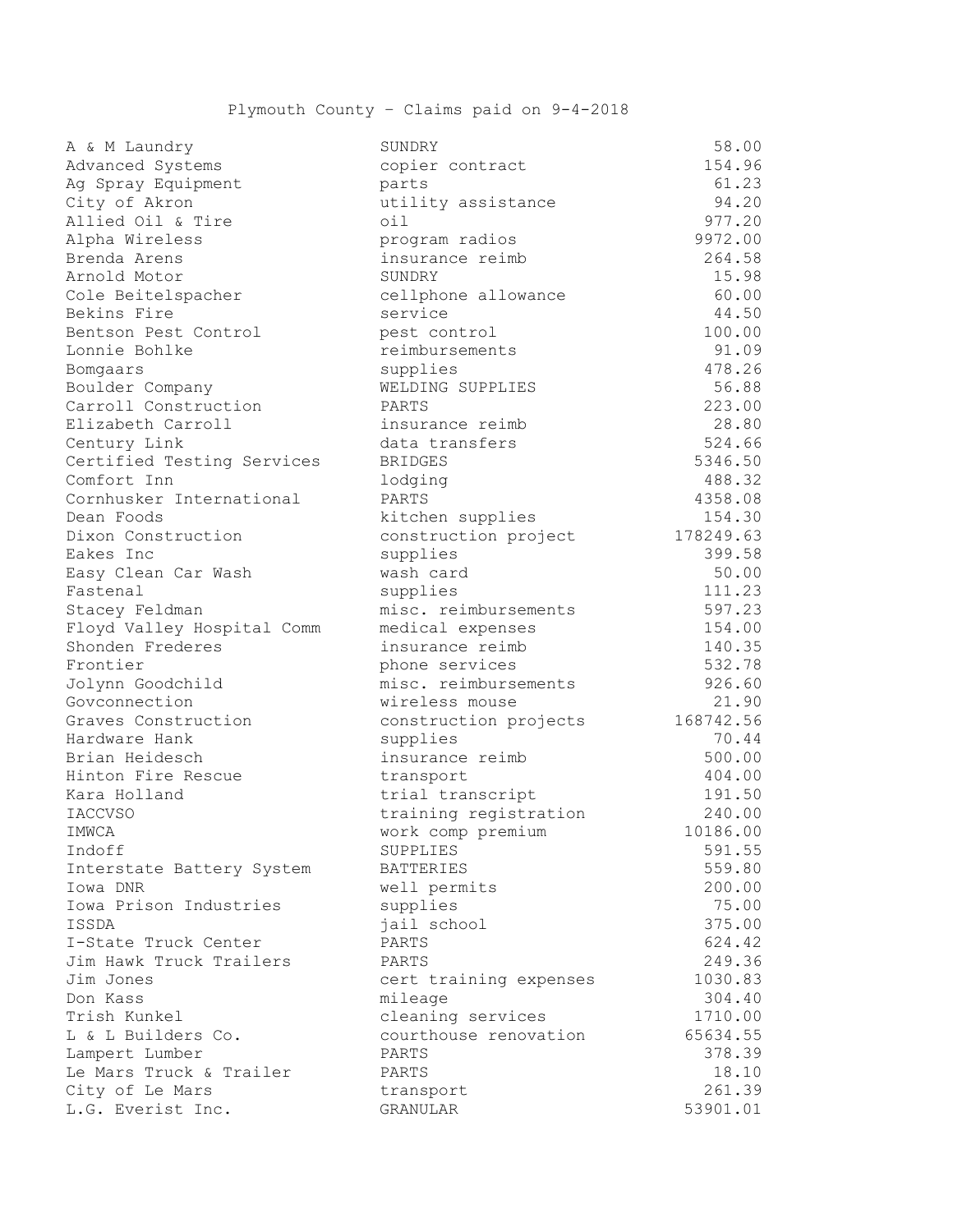| 393.75<br>Mauer-Johnson Funeral Home<br>transport<br>39.35<br>mileage<br>John Meis<br>149.40<br>SUNDRY<br>Menards<br>11274.09<br>Mid Country Machinery<br>PARTS<br>5840.58<br>MidAmerican Energy<br>utilities<br>550.89<br>Midwest Wheel<br>PARTS<br>166.00<br>rent assistance<br>Mullally Properties<br>Sharon K Nieman<br>267.21<br>mileage<br>32.00<br>Cheri Nitzschke<br>insurance reimb<br>100.00<br>O.C. Sanitation<br>rental<br>Shawn Olson<br>misc. reimbursements<br>123.55<br>180.43<br>One Office Solutions<br>office supplies<br>48.24<br>insurance reimb<br>Erica Pepper<br>11540.09<br>Peterson Contractors<br>construction project<br>OUTSIDE SERVICE<br>23.75<br>Pitchfork Ag LLC<br>372.17<br>Ply Co EMS<br>rural grant<br>criminal/sheriffs fees<br>970.34<br>Ply Co Sheriff<br>1814.42<br>Ply Co Treasurer<br>flex benefits reimb<br>55.00<br>Presto-X-Co<br>pest control<br>19.23<br>Primebank<br>Weed Comm water bill<br>2047.10<br>Northwest REC<br>park utilities<br>363.60<br>Marie Reed<br>insurance reimb<br>622.06<br>Jill Renken<br>meeting expenses<br>932.00<br>Rexwinkel Funeral Homes<br>transport<br>215.66<br>Tommy Rice<br>insurance reimb<br>Richards Construction<br>145334.47<br>construction project<br>713.79<br>WELDING SUPPLIES<br>Rockmount Research & Alloys<br>Thomas Rohe<br>141.86<br>SCHOOLS & MEETING FEES<br>251.04<br>SCE, LLC<br>supplies<br>Sherwin Williams<br>1613.97<br>paint supplies<br>609.00<br>Cheryl S. Smith<br>copy of transcript<br>Solutions<br>231.80<br>Kofax-14 year renewal<br>Southern Sioux Co RWS<br>325.55<br>RBWA water<br>88.75<br>Stan Houston Equipment<br>PARTS<br>868.50<br>Standard Ready Mix Concrete<br>PIPE CULVERTS<br>Steffen Truck Equipment<br>1493.72<br>PARTS<br>106.43<br>PARTS<br>Total Motors LLC<br>18.73<br>Total Truck Care<br>PARTS<br>571.66<br>Transource<br>FILTERS<br>certified mailings<br>37.89<br>Jessica Trobaugh<br>U.S. POSTAL SERVICE<br>500.00<br>stamps<br>170044.81<br>Brett Udell Trucking<br>GRANULAR<br>77.00<br>Union County Electric<br>tower<br>USIC Locating Services<br>213.87<br>locates<br>herbicides<br>Van Diest Supply<br>3799.90<br>Deb Van Otterloo<br>insurance reimb<br>358.52<br>Mike Van Otterloo<br>42.92<br>insurance reimb<br>Verizon Wireless<br>522.68<br>cell phones<br>PARTS<br>193.37<br>Wagner Auto Supply<br>Wal-Mart<br>supplies<br>230.97<br>Duane Walhof<br>meeting expenses<br>209.30<br>Winterfeld Law PLC<br>quardian & conserv fees<br>284.44<br>service<br>121.00<br>Woodbury Co Sheriff<br>Ziegler Inc<br>12147.41<br>PARTS | Alan Lucken | postage | 50.00 |
|----------------------------------------------------------------------------------------------------------------------------------------------------------------------------------------------------------------------------------------------------------------------------------------------------------------------------------------------------------------------------------------------------------------------------------------------------------------------------------------------------------------------------------------------------------------------------------------------------------------------------------------------------------------------------------------------------------------------------------------------------------------------------------------------------------------------------------------------------------------------------------------------------------------------------------------------------------------------------------------------------------------------------------------------------------------------------------------------------------------------------------------------------------------------------------------------------------------------------------------------------------------------------------------------------------------------------------------------------------------------------------------------------------------------------------------------------------------------------------------------------------------------------------------------------------------------------------------------------------------------------------------------------------------------------------------------------------------------------------------------------------------------------------------------------------------------------------------------------------------------------------------------------------------------------------------------------------------------------------------------------------------------------------------------------------------------------------------------------------------------------------------------------------------------------------------------------------------------------------------------------------------------------------------------------------------------------------------------------------------------------------------------------------------------------------------------------------------------------------------------------------------------------------------------------------------------------------|-------------|---------|-------|
|                                                                                                                                                                                                                                                                                                                                                                                                                                                                                                                                                                                                                                                                                                                                                                                                                                                                                                                                                                                                                                                                                                                                                                                                                                                                                                                                                                                                                                                                                                                                                                                                                                                                                                                                                                                                                                                                                                                                                                                                                                                                                                                                                                                                                                                                                                                                                                                                                                                                                                                                                                                  |             |         |       |
|                                                                                                                                                                                                                                                                                                                                                                                                                                                                                                                                                                                                                                                                                                                                                                                                                                                                                                                                                                                                                                                                                                                                                                                                                                                                                                                                                                                                                                                                                                                                                                                                                                                                                                                                                                                                                                                                                                                                                                                                                                                                                                                                                                                                                                                                                                                                                                                                                                                                                                                                                                                  |             |         |       |
|                                                                                                                                                                                                                                                                                                                                                                                                                                                                                                                                                                                                                                                                                                                                                                                                                                                                                                                                                                                                                                                                                                                                                                                                                                                                                                                                                                                                                                                                                                                                                                                                                                                                                                                                                                                                                                                                                                                                                                                                                                                                                                                                                                                                                                                                                                                                                                                                                                                                                                                                                                                  |             |         |       |
|                                                                                                                                                                                                                                                                                                                                                                                                                                                                                                                                                                                                                                                                                                                                                                                                                                                                                                                                                                                                                                                                                                                                                                                                                                                                                                                                                                                                                                                                                                                                                                                                                                                                                                                                                                                                                                                                                                                                                                                                                                                                                                                                                                                                                                                                                                                                                                                                                                                                                                                                                                                  |             |         |       |
|                                                                                                                                                                                                                                                                                                                                                                                                                                                                                                                                                                                                                                                                                                                                                                                                                                                                                                                                                                                                                                                                                                                                                                                                                                                                                                                                                                                                                                                                                                                                                                                                                                                                                                                                                                                                                                                                                                                                                                                                                                                                                                                                                                                                                                                                                                                                                                                                                                                                                                                                                                                  |             |         |       |
|                                                                                                                                                                                                                                                                                                                                                                                                                                                                                                                                                                                                                                                                                                                                                                                                                                                                                                                                                                                                                                                                                                                                                                                                                                                                                                                                                                                                                                                                                                                                                                                                                                                                                                                                                                                                                                                                                                                                                                                                                                                                                                                                                                                                                                                                                                                                                                                                                                                                                                                                                                                  |             |         |       |
|                                                                                                                                                                                                                                                                                                                                                                                                                                                                                                                                                                                                                                                                                                                                                                                                                                                                                                                                                                                                                                                                                                                                                                                                                                                                                                                                                                                                                                                                                                                                                                                                                                                                                                                                                                                                                                                                                                                                                                                                                                                                                                                                                                                                                                                                                                                                                                                                                                                                                                                                                                                  |             |         |       |
|                                                                                                                                                                                                                                                                                                                                                                                                                                                                                                                                                                                                                                                                                                                                                                                                                                                                                                                                                                                                                                                                                                                                                                                                                                                                                                                                                                                                                                                                                                                                                                                                                                                                                                                                                                                                                                                                                                                                                                                                                                                                                                                                                                                                                                                                                                                                                                                                                                                                                                                                                                                  |             |         |       |
|                                                                                                                                                                                                                                                                                                                                                                                                                                                                                                                                                                                                                                                                                                                                                                                                                                                                                                                                                                                                                                                                                                                                                                                                                                                                                                                                                                                                                                                                                                                                                                                                                                                                                                                                                                                                                                                                                                                                                                                                                                                                                                                                                                                                                                                                                                                                                                                                                                                                                                                                                                                  |             |         |       |
|                                                                                                                                                                                                                                                                                                                                                                                                                                                                                                                                                                                                                                                                                                                                                                                                                                                                                                                                                                                                                                                                                                                                                                                                                                                                                                                                                                                                                                                                                                                                                                                                                                                                                                                                                                                                                                                                                                                                                                                                                                                                                                                                                                                                                                                                                                                                                                                                                                                                                                                                                                                  |             |         |       |
|                                                                                                                                                                                                                                                                                                                                                                                                                                                                                                                                                                                                                                                                                                                                                                                                                                                                                                                                                                                                                                                                                                                                                                                                                                                                                                                                                                                                                                                                                                                                                                                                                                                                                                                                                                                                                                                                                                                                                                                                                                                                                                                                                                                                                                                                                                                                                                                                                                                                                                                                                                                  |             |         |       |
|                                                                                                                                                                                                                                                                                                                                                                                                                                                                                                                                                                                                                                                                                                                                                                                                                                                                                                                                                                                                                                                                                                                                                                                                                                                                                                                                                                                                                                                                                                                                                                                                                                                                                                                                                                                                                                                                                                                                                                                                                                                                                                                                                                                                                                                                                                                                                                                                                                                                                                                                                                                  |             |         |       |
|                                                                                                                                                                                                                                                                                                                                                                                                                                                                                                                                                                                                                                                                                                                                                                                                                                                                                                                                                                                                                                                                                                                                                                                                                                                                                                                                                                                                                                                                                                                                                                                                                                                                                                                                                                                                                                                                                                                                                                                                                                                                                                                                                                                                                                                                                                                                                                                                                                                                                                                                                                                  |             |         |       |
|                                                                                                                                                                                                                                                                                                                                                                                                                                                                                                                                                                                                                                                                                                                                                                                                                                                                                                                                                                                                                                                                                                                                                                                                                                                                                                                                                                                                                                                                                                                                                                                                                                                                                                                                                                                                                                                                                                                                                                                                                                                                                                                                                                                                                                                                                                                                                                                                                                                                                                                                                                                  |             |         |       |
|                                                                                                                                                                                                                                                                                                                                                                                                                                                                                                                                                                                                                                                                                                                                                                                                                                                                                                                                                                                                                                                                                                                                                                                                                                                                                                                                                                                                                                                                                                                                                                                                                                                                                                                                                                                                                                                                                                                                                                                                                                                                                                                                                                                                                                                                                                                                                                                                                                                                                                                                                                                  |             |         |       |
|                                                                                                                                                                                                                                                                                                                                                                                                                                                                                                                                                                                                                                                                                                                                                                                                                                                                                                                                                                                                                                                                                                                                                                                                                                                                                                                                                                                                                                                                                                                                                                                                                                                                                                                                                                                                                                                                                                                                                                                                                                                                                                                                                                                                                                                                                                                                                                                                                                                                                                                                                                                  |             |         |       |
|                                                                                                                                                                                                                                                                                                                                                                                                                                                                                                                                                                                                                                                                                                                                                                                                                                                                                                                                                                                                                                                                                                                                                                                                                                                                                                                                                                                                                                                                                                                                                                                                                                                                                                                                                                                                                                                                                                                                                                                                                                                                                                                                                                                                                                                                                                                                                                                                                                                                                                                                                                                  |             |         |       |
|                                                                                                                                                                                                                                                                                                                                                                                                                                                                                                                                                                                                                                                                                                                                                                                                                                                                                                                                                                                                                                                                                                                                                                                                                                                                                                                                                                                                                                                                                                                                                                                                                                                                                                                                                                                                                                                                                                                                                                                                                                                                                                                                                                                                                                                                                                                                                                                                                                                                                                                                                                                  |             |         |       |
|                                                                                                                                                                                                                                                                                                                                                                                                                                                                                                                                                                                                                                                                                                                                                                                                                                                                                                                                                                                                                                                                                                                                                                                                                                                                                                                                                                                                                                                                                                                                                                                                                                                                                                                                                                                                                                                                                                                                                                                                                                                                                                                                                                                                                                                                                                                                                                                                                                                                                                                                                                                  |             |         |       |
|                                                                                                                                                                                                                                                                                                                                                                                                                                                                                                                                                                                                                                                                                                                                                                                                                                                                                                                                                                                                                                                                                                                                                                                                                                                                                                                                                                                                                                                                                                                                                                                                                                                                                                                                                                                                                                                                                                                                                                                                                                                                                                                                                                                                                                                                                                                                                                                                                                                                                                                                                                                  |             |         |       |
|                                                                                                                                                                                                                                                                                                                                                                                                                                                                                                                                                                                                                                                                                                                                                                                                                                                                                                                                                                                                                                                                                                                                                                                                                                                                                                                                                                                                                                                                                                                                                                                                                                                                                                                                                                                                                                                                                                                                                                                                                                                                                                                                                                                                                                                                                                                                                                                                                                                                                                                                                                                  |             |         |       |
|                                                                                                                                                                                                                                                                                                                                                                                                                                                                                                                                                                                                                                                                                                                                                                                                                                                                                                                                                                                                                                                                                                                                                                                                                                                                                                                                                                                                                                                                                                                                                                                                                                                                                                                                                                                                                                                                                                                                                                                                                                                                                                                                                                                                                                                                                                                                                                                                                                                                                                                                                                                  |             |         |       |
|                                                                                                                                                                                                                                                                                                                                                                                                                                                                                                                                                                                                                                                                                                                                                                                                                                                                                                                                                                                                                                                                                                                                                                                                                                                                                                                                                                                                                                                                                                                                                                                                                                                                                                                                                                                                                                                                                                                                                                                                                                                                                                                                                                                                                                                                                                                                                                                                                                                                                                                                                                                  |             |         |       |
|                                                                                                                                                                                                                                                                                                                                                                                                                                                                                                                                                                                                                                                                                                                                                                                                                                                                                                                                                                                                                                                                                                                                                                                                                                                                                                                                                                                                                                                                                                                                                                                                                                                                                                                                                                                                                                                                                                                                                                                                                                                                                                                                                                                                                                                                                                                                                                                                                                                                                                                                                                                  |             |         |       |
|                                                                                                                                                                                                                                                                                                                                                                                                                                                                                                                                                                                                                                                                                                                                                                                                                                                                                                                                                                                                                                                                                                                                                                                                                                                                                                                                                                                                                                                                                                                                                                                                                                                                                                                                                                                                                                                                                                                                                                                                                                                                                                                                                                                                                                                                                                                                                                                                                                                                                                                                                                                  |             |         |       |
|                                                                                                                                                                                                                                                                                                                                                                                                                                                                                                                                                                                                                                                                                                                                                                                                                                                                                                                                                                                                                                                                                                                                                                                                                                                                                                                                                                                                                                                                                                                                                                                                                                                                                                                                                                                                                                                                                                                                                                                                                                                                                                                                                                                                                                                                                                                                                                                                                                                                                                                                                                                  |             |         |       |
|                                                                                                                                                                                                                                                                                                                                                                                                                                                                                                                                                                                                                                                                                                                                                                                                                                                                                                                                                                                                                                                                                                                                                                                                                                                                                                                                                                                                                                                                                                                                                                                                                                                                                                                                                                                                                                                                                                                                                                                                                                                                                                                                                                                                                                                                                                                                                                                                                                                                                                                                                                                  |             |         |       |
|                                                                                                                                                                                                                                                                                                                                                                                                                                                                                                                                                                                                                                                                                                                                                                                                                                                                                                                                                                                                                                                                                                                                                                                                                                                                                                                                                                                                                                                                                                                                                                                                                                                                                                                                                                                                                                                                                                                                                                                                                                                                                                                                                                                                                                                                                                                                                                                                                                                                                                                                                                                  |             |         |       |
|                                                                                                                                                                                                                                                                                                                                                                                                                                                                                                                                                                                                                                                                                                                                                                                                                                                                                                                                                                                                                                                                                                                                                                                                                                                                                                                                                                                                                                                                                                                                                                                                                                                                                                                                                                                                                                                                                                                                                                                                                                                                                                                                                                                                                                                                                                                                                                                                                                                                                                                                                                                  |             |         |       |
|                                                                                                                                                                                                                                                                                                                                                                                                                                                                                                                                                                                                                                                                                                                                                                                                                                                                                                                                                                                                                                                                                                                                                                                                                                                                                                                                                                                                                                                                                                                                                                                                                                                                                                                                                                                                                                                                                                                                                                                                                                                                                                                                                                                                                                                                                                                                                                                                                                                                                                                                                                                  |             |         |       |
|                                                                                                                                                                                                                                                                                                                                                                                                                                                                                                                                                                                                                                                                                                                                                                                                                                                                                                                                                                                                                                                                                                                                                                                                                                                                                                                                                                                                                                                                                                                                                                                                                                                                                                                                                                                                                                                                                                                                                                                                                                                                                                                                                                                                                                                                                                                                                                                                                                                                                                                                                                                  |             |         |       |
|                                                                                                                                                                                                                                                                                                                                                                                                                                                                                                                                                                                                                                                                                                                                                                                                                                                                                                                                                                                                                                                                                                                                                                                                                                                                                                                                                                                                                                                                                                                                                                                                                                                                                                                                                                                                                                                                                                                                                                                                                                                                                                                                                                                                                                                                                                                                                                                                                                                                                                                                                                                  |             |         |       |
|                                                                                                                                                                                                                                                                                                                                                                                                                                                                                                                                                                                                                                                                                                                                                                                                                                                                                                                                                                                                                                                                                                                                                                                                                                                                                                                                                                                                                                                                                                                                                                                                                                                                                                                                                                                                                                                                                                                                                                                                                                                                                                                                                                                                                                                                                                                                                                                                                                                                                                                                                                                  |             |         |       |
|                                                                                                                                                                                                                                                                                                                                                                                                                                                                                                                                                                                                                                                                                                                                                                                                                                                                                                                                                                                                                                                                                                                                                                                                                                                                                                                                                                                                                                                                                                                                                                                                                                                                                                                                                                                                                                                                                                                                                                                                                                                                                                                                                                                                                                                                                                                                                                                                                                                                                                                                                                                  |             |         |       |
|                                                                                                                                                                                                                                                                                                                                                                                                                                                                                                                                                                                                                                                                                                                                                                                                                                                                                                                                                                                                                                                                                                                                                                                                                                                                                                                                                                                                                                                                                                                                                                                                                                                                                                                                                                                                                                                                                                                                                                                                                                                                                                                                                                                                                                                                                                                                                                                                                                                                                                                                                                                  |             |         |       |
|                                                                                                                                                                                                                                                                                                                                                                                                                                                                                                                                                                                                                                                                                                                                                                                                                                                                                                                                                                                                                                                                                                                                                                                                                                                                                                                                                                                                                                                                                                                                                                                                                                                                                                                                                                                                                                                                                                                                                                                                                                                                                                                                                                                                                                                                                                                                                                                                                                                                                                                                                                                  |             |         |       |
|                                                                                                                                                                                                                                                                                                                                                                                                                                                                                                                                                                                                                                                                                                                                                                                                                                                                                                                                                                                                                                                                                                                                                                                                                                                                                                                                                                                                                                                                                                                                                                                                                                                                                                                                                                                                                                                                                                                                                                                                                                                                                                                                                                                                                                                                                                                                                                                                                                                                                                                                                                                  |             |         |       |
|                                                                                                                                                                                                                                                                                                                                                                                                                                                                                                                                                                                                                                                                                                                                                                                                                                                                                                                                                                                                                                                                                                                                                                                                                                                                                                                                                                                                                                                                                                                                                                                                                                                                                                                                                                                                                                                                                                                                                                                                                                                                                                                                                                                                                                                                                                                                                                                                                                                                                                                                                                                  |             |         |       |
|                                                                                                                                                                                                                                                                                                                                                                                                                                                                                                                                                                                                                                                                                                                                                                                                                                                                                                                                                                                                                                                                                                                                                                                                                                                                                                                                                                                                                                                                                                                                                                                                                                                                                                                                                                                                                                                                                                                                                                                                                                                                                                                                                                                                                                                                                                                                                                                                                                                                                                                                                                                  |             |         |       |
|                                                                                                                                                                                                                                                                                                                                                                                                                                                                                                                                                                                                                                                                                                                                                                                                                                                                                                                                                                                                                                                                                                                                                                                                                                                                                                                                                                                                                                                                                                                                                                                                                                                                                                                                                                                                                                                                                                                                                                                                                                                                                                                                                                                                                                                                                                                                                                                                                                                                                                                                                                                  |             |         |       |
|                                                                                                                                                                                                                                                                                                                                                                                                                                                                                                                                                                                                                                                                                                                                                                                                                                                                                                                                                                                                                                                                                                                                                                                                                                                                                                                                                                                                                                                                                                                                                                                                                                                                                                                                                                                                                                                                                                                                                                                                                                                                                                                                                                                                                                                                                                                                                                                                                                                                                                                                                                                  |             |         |       |
|                                                                                                                                                                                                                                                                                                                                                                                                                                                                                                                                                                                                                                                                                                                                                                                                                                                                                                                                                                                                                                                                                                                                                                                                                                                                                                                                                                                                                                                                                                                                                                                                                                                                                                                                                                                                                                                                                                                                                                                                                                                                                                                                                                                                                                                                                                                                                                                                                                                                                                                                                                                  |             |         |       |
|                                                                                                                                                                                                                                                                                                                                                                                                                                                                                                                                                                                                                                                                                                                                                                                                                                                                                                                                                                                                                                                                                                                                                                                                                                                                                                                                                                                                                                                                                                                                                                                                                                                                                                                                                                                                                                                                                                                                                                                                                                                                                                                                                                                                                                                                                                                                                                                                                                                                                                                                                                                  |             |         |       |
|                                                                                                                                                                                                                                                                                                                                                                                                                                                                                                                                                                                                                                                                                                                                                                                                                                                                                                                                                                                                                                                                                                                                                                                                                                                                                                                                                                                                                                                                                                                                                                                                                                                                                                                                                                                                                                                                                                                                                                                                                                                                                                                                                                                                                                                                                                                                                                                                                                                                                                                                                                                  |             |         |       |
|                                                                                                                                                                                                                                                                                                                                                                                                                                                                                                                                                                                                                                                                                                                                                                                                                                                                                                                                                                                                                                                                                                                                                                                                                                                                                                                                                                                                                                                                                                                                                                                                                                                                                                                                                                                                                                                                                                                                                                                                                                                                                                                                                                                                                                                                                                                                                                                                                                                                                                                                                                                  |             |         |       |
|                                                                                                                                                                                                                                                                                                                                                                                                                                                                                                                                                                                                                                                                                                                                                                                                                                                                                                                                                                                                                                                                                                                                                                                                                                                                                                                                                                                                                                                                                                                                                                                                                                                                                                                                                                                                                                                                                                                                                                                                                                                                                                                                                                                                                                                                                                                                                                                                                                                                                                                                                                                  |             |         |       |
|                                                                                                                                                                                                                                                                                                                                                                                                                                                                                                                                                                                                                                                                                                                                                                                                                                                                                                                                                                                                                                                                                                                                                                                                                                                                                                                                                                                                                                                                                                                                                                                                                                                                                                                                                                                                                                                                                                                                                                                                                                                                                                                                                                                                                                                                                                                                                                                                                                                                                                                                                                                  |             |         |       |
|                                                                                                                                                                                                                                                                                                                                                                                                                                                                                                                                                                                                                                                                                                                                                                                                                                                                                                                                                                                                                                                                                                                                                                                                                                                                                                                                                                                                                                                                                                                                                                                                                                                                                                                                                                                                                                                                                                                                                                                                                                                                                                                                                                                                                                                                                                                                                                                                                                                                                                                                                                                  |             |         |       |
|                                                                                                                                                                                                                                                                                                                                                                                                                                                                                                                                                                                                                                                                                                                                                                                                                                                                                                                                                                                                                                                                                                                                                                                                                                                                                                                                                                                                                                                                                                                                                                                                                                                                                                                                                                                                                                                                                                                                                                                                                                                                                                                                                                                                                                                                                                                                                                                                                                                                                                                                                                                  |             |         |       |
|                                                                                                                                                                                                                                                                                                                                                                                                                                                                                                                                                                                                                                                                                                                                                                                                                                                                                                                                                                                                                                                                                                                                                                                                                                                                                                                                                                                                                                                                                                                                                                                                                                                                                                                                                                                                                                                                                                                                                                                                                                                                                                                                                                                                                                                                                                                                                                                                                                                                                                                                                                                  |             |         |       |
|                                                                                                                                                                                                                                                                                                                                                                                                                                                                                                                                                                                                                                                                                                                                                                                                                                                                                                                                                                                                                                                                                                                                                                                                                                                                                                                                                                                                                                                                                                                                                                                                                                                                                                                                                                                                                                                                                                                                                                                                                                                                                                                                                                                                                                                                                                                                                                                                                                                                                                                                                                                  |             |         |       |
|                                                                                                                                                                                                                                                                                                                                                                                                                                                                                                                                                                                                                                                                                                                                                                                                                                                                                                                                                                                                                                                                                                                                                                                                                                                                                                                                                                                                                                                                                                                                                                                                                                                                                                                                                                                                                                                                                                                                                                                                                                                                                                                                                                                                                                                                                                                                                                                                                                                                                                                                                                                  |             |         |       |
|                                                                                                                                                                                                                                                                                                                                                                                                                                                                                                                                                                                                                                                                                                                                                                                                                                                                                                                                                                                                                                                                                                                                                                                                                                                                                                                                                                                                                                                                                                                                                                                                                                                                                                                                                                                                                                                                                                                                                                                                                                                                                                                                                                                                                                                                                                                                                                                                                                                                                                                                                                                  |             |         |       |